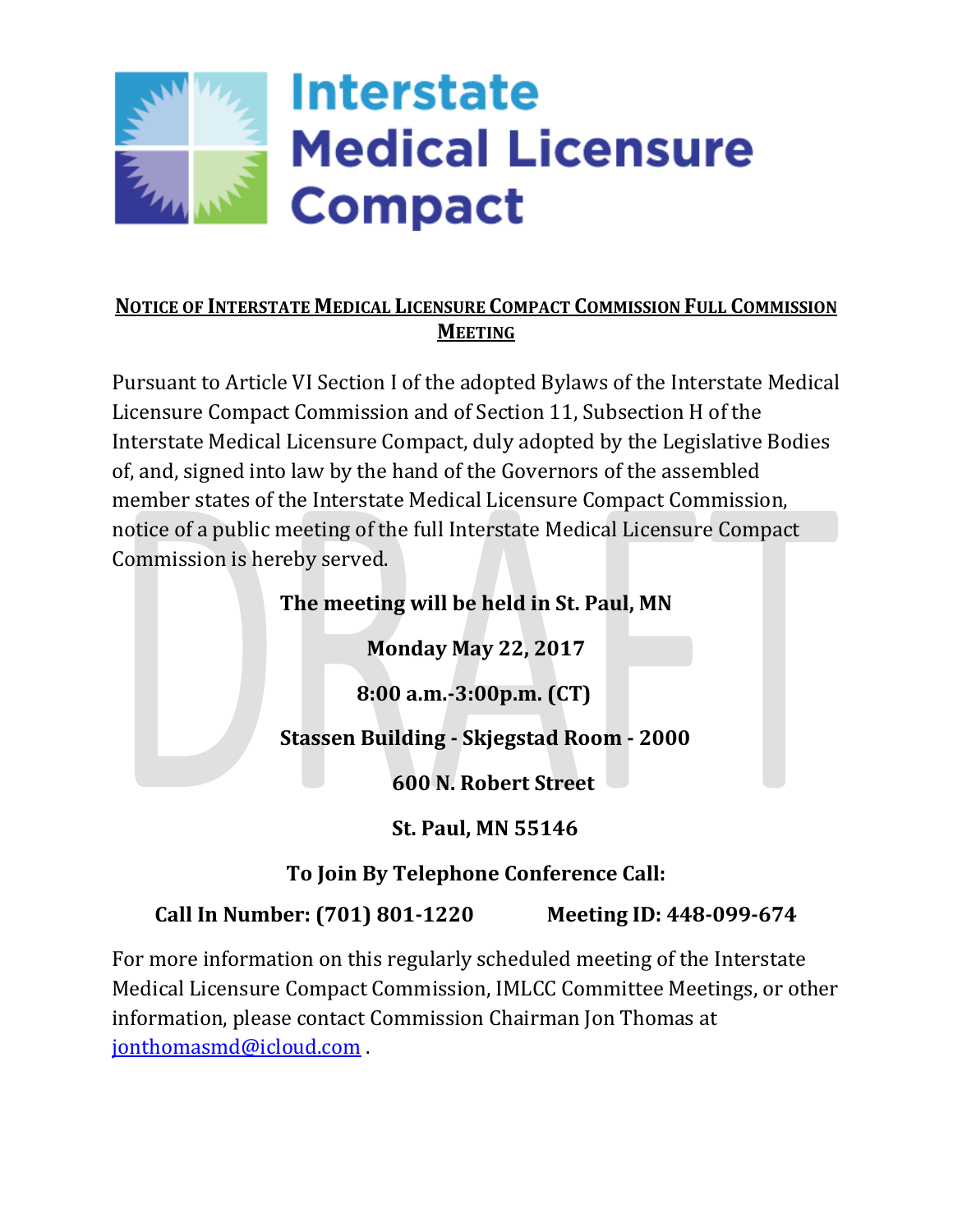

### AGENDA

| Location:      | Stassen Building - Skjegstad Room - 2000        |                         |
|----------------|-------------------------------------------------|-------------------------|
|                | 600 N. Robert Street                            |                         |
|                | St. Paul, MN 55146                              |                         |
| Call In:       | Call In (701) 801-1220                          | Meeting ID: 448-099-674 |
| Date:<br>Time: | Monday, May 22, 2017<br>$8:00$ am-3:00pm $(CT)$ |                         |

- **I. Call to Order** Chairman Thomas
- **II. Roll Call/Establishment of Quorum** Secretary Shepard
- **III. Welcome of New Commissioners** Chairman Thomas
- **IV. Approval of Agenda** Secretary Shepard
- **V. Review and Approval of Minutes** Secretary Shepard
- **VI. Chairperson's Report** Chairman Thomas
- **VII. Correspondence**
- **VIII. Committee Reports (including action items)**
	- a) Executive Committee Committee Chairman Thomas b) Budget Committee/Treasurer's Report Treasurer Zachariah c) Audit Committee Chairman Thomas